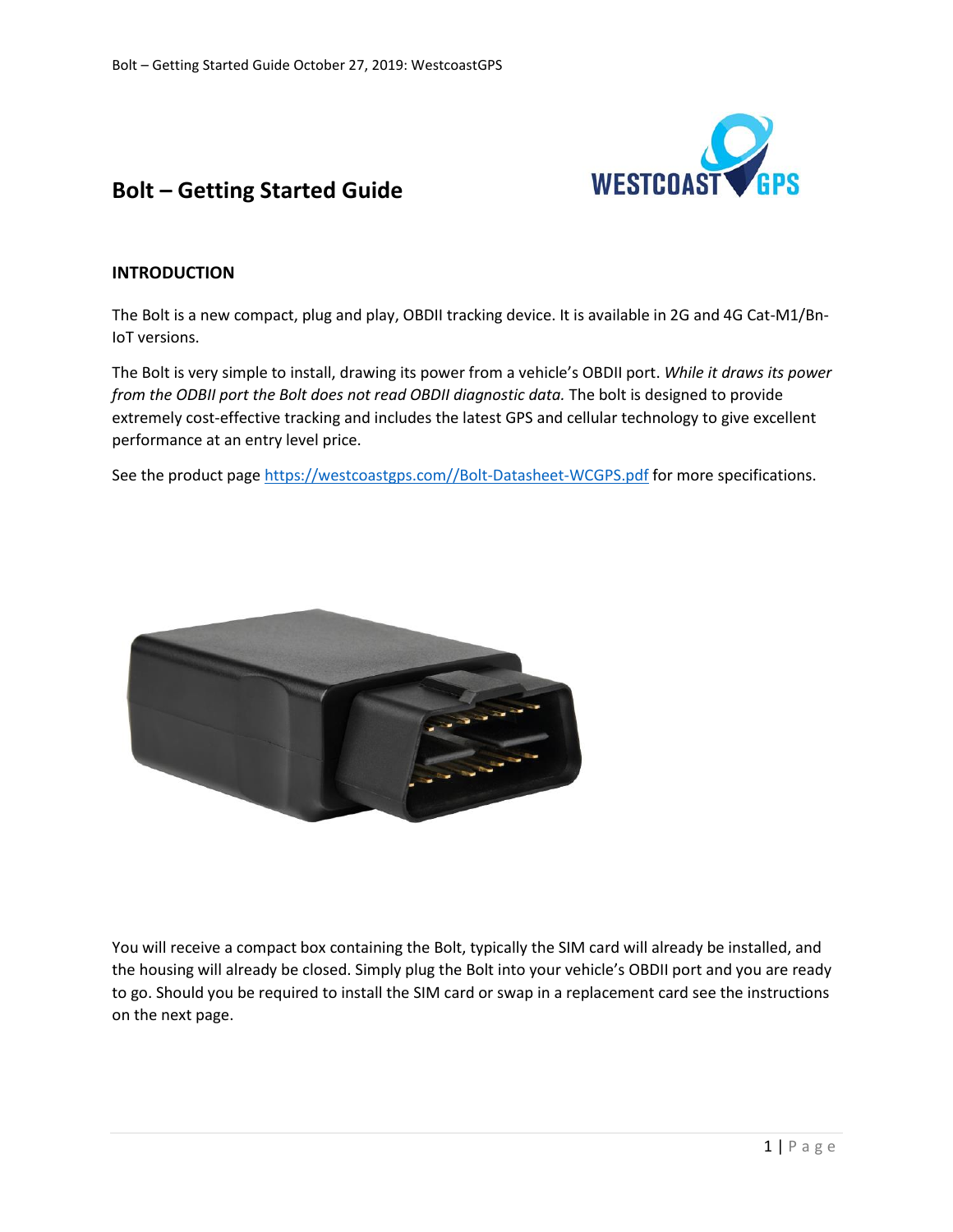# **SIM CARD**

Typically you will receive your Bolt with the SIM card already installed. The information below is supplied in case you have to install the SIM card yourself or the SIM card has to be replaced.

The Bolt uses a Nano SIM card (form factor 4FF). The SIM holder is on the top of the control board which will have to be removed/lifted out of the bottom housing to insert/swap the SIM. The board can slide out smoothly without removing screws or clips.

# *CAUTION: When handling the control board take steps to prevent static discharge which could render the device inoperable. DO NOT touch the GPS antenna.*

Slide the SIM card into the holder with the keyed corner first and the SIM contacts orientated down to the main board.



#### **BATTERIES**

The Bolt does not have a backup battery and receives power solely from the OBDII port.

#### **CLOSING THE HOUSING**

The housing clips together and does not need screws. It will snap firmly shut. Normally you wont need to re-open the housing, but if you do, gently pry it slightly open at the round opening in the housing then gently pull it apart. If the housing clips break contact us for a replacement housing.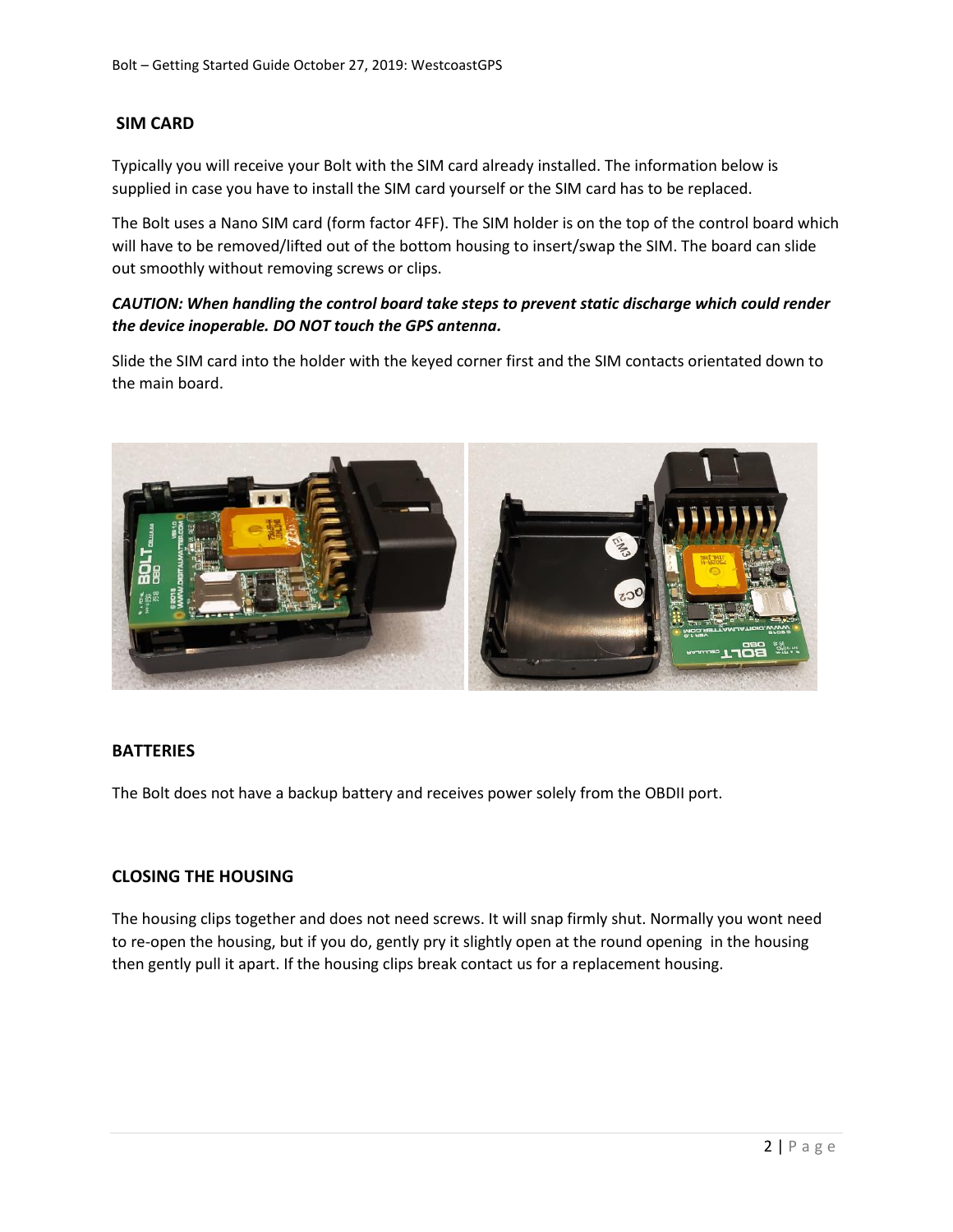# **PLUGGING THE BOLT INTO YOUR VEHICLE**

You can find where your vehicle's OBDII port is by researching the make and model online. Typically it will be located under the dashboard on the driver side. Once powered the blue LED will flash at 1Hz.

#### **GETTING ONLINE**

Once connected to your vehicle's OBDII port the blue LED will begin to flash. The Bolt will do the following:

- Connect to the server: if the SIM card works the Bolt will connect and attempt to download any firmware and parameter updates then fetch fresh GPS aiding data.
- Get a GPS fix: the Bolt will attempt to get a GPS fix. You can speed this up by moving to an area with good GPS signal – outdoors with a clear view of the sky.
- Reconnect to the Server: the device will attempt to connect again to upload the result of the GPS fix.

If the Bolt does not complete these steps in 10 minutes it will go to sleep and try again on the next heartbeat or the next trip start.

If the LED flashes but the Bolt does not connect check to ensure the SIM is in the holder correctly. Failing that contact us and ask us to check that the SIM is working properly.

#### **DEFAULT SETTINGS**

The Bolt will operate with default settings out of the box. The defaults include:

- **Hourly Heartbeats**: the Bolt will log a heartbeat record, connect to the server, and refresh its GPS data every 60 minutes.
- **Example 1** Logging: The Bolt is set to log a record every 60 seconds or 500m of distance travelled, whichever comes first.
- **Heading Changes**: the Bolt will also log a record when a heading change is detected and will track when the vehicle corners. (minimum 10 degree heading change for at least 150m at the new heading)
- **Emulated Ignition**: By default a trip will commence recording if the vehicle has moved more than 150m from its starting position and/or exceed 15 km/h. The trip will automatically end if the Bolt has been stationary for 4 minutes. The bolt will upload at the beginning and end of a trip.

These settings and many more are configurable. The defaults provide a good starting point. If you require different parameter settings for your own unique tracking needs (not applicable to ALR Tracking Subscriptions) please contact Support who will assist with changes to those settings.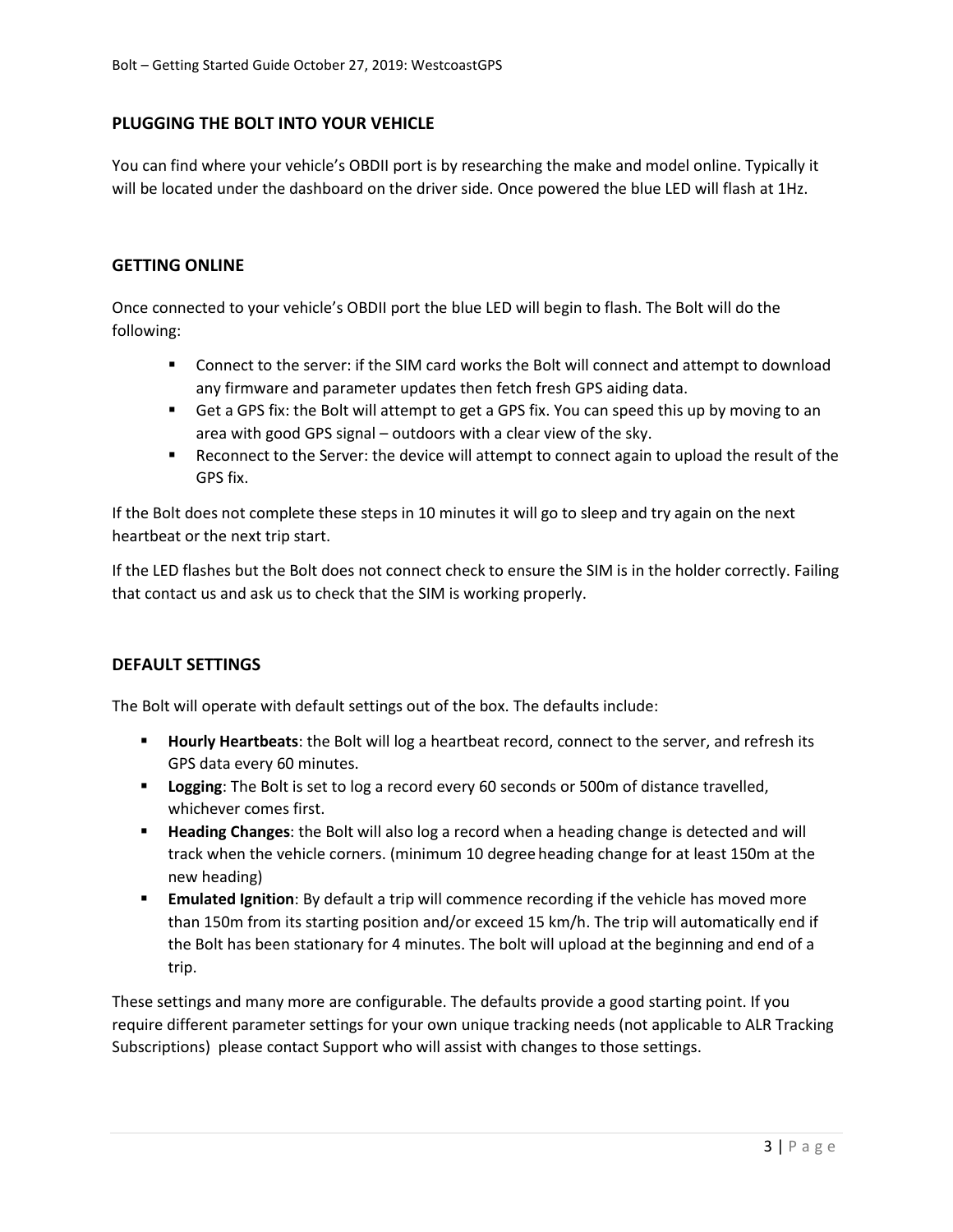### **TRACKING YOUR ASSET**

There are two methods for tracking your assets, using the Telematics Guru app on your Android or Apple devices and/or by logging into the westcoastgps.com website with the credentials provided to you by WestcoastGPS. The App provides basic tracking information including the ability to set up a one-time only "Movement Alert" and to put the asset into "Recovery Mode" should the asset go missing or is stolen. The website provides more robust tracking features including geofencing, alerts, and reports.

To login via the website make sure you click on the "Tracking Platform Login" button:





Once you enter your credentials you will be taken to the tracking platform:

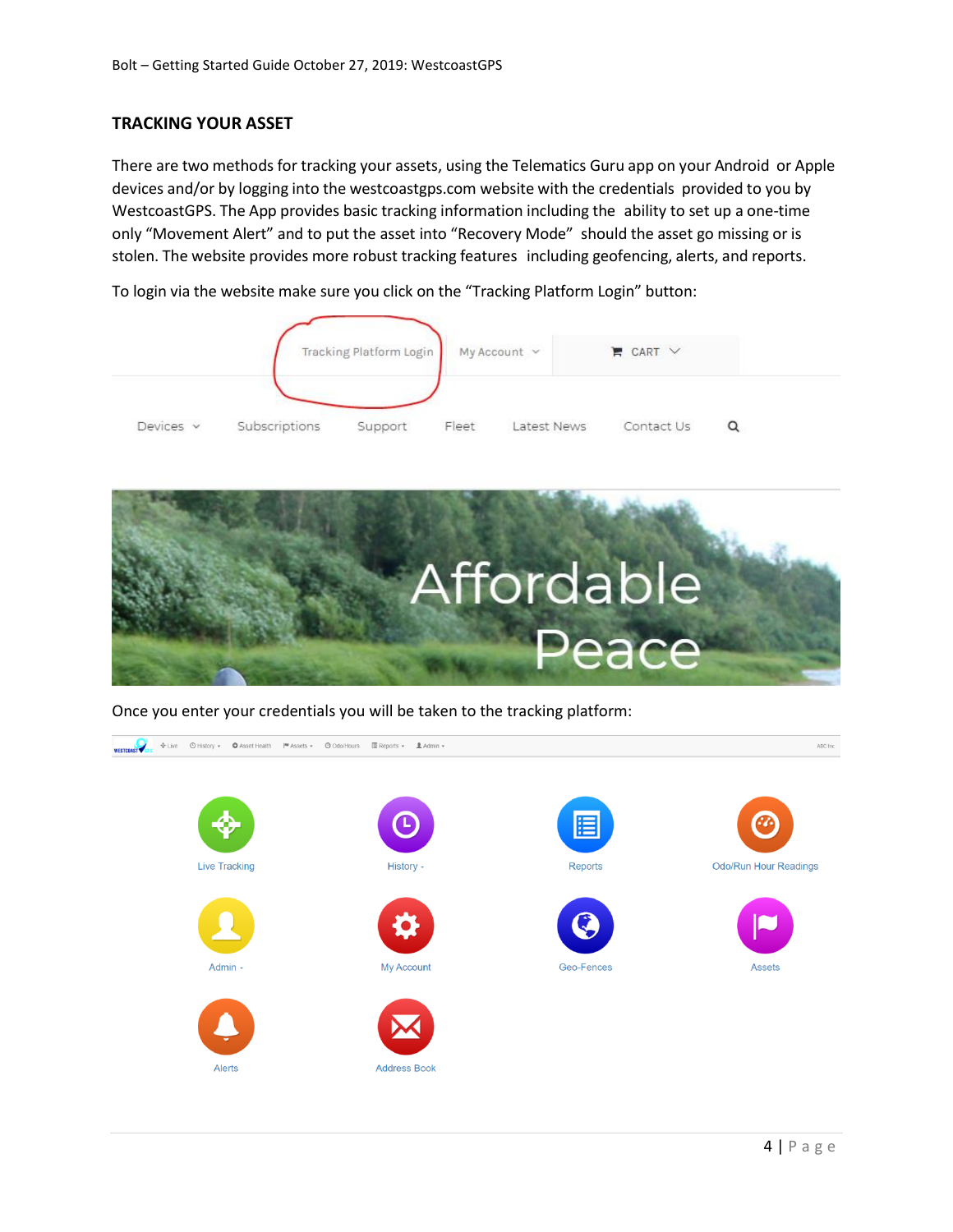The Tracking Platform is intuitive and easy to use. Navigate using the tabs across the top or by clicking on the balloons. If you need to return to this page simply click on the WestcoastGPS logo on the top left.

To download the Telematics Guru app use your smart device (Apple/Android phone/tablet) to click on the links below:

<https://itunes.apple.com/au/app/telematics-guru/id1132506292?mt=8>

<https://play.google.com/store/apps/details?id=guru.telematics.mobile.droid>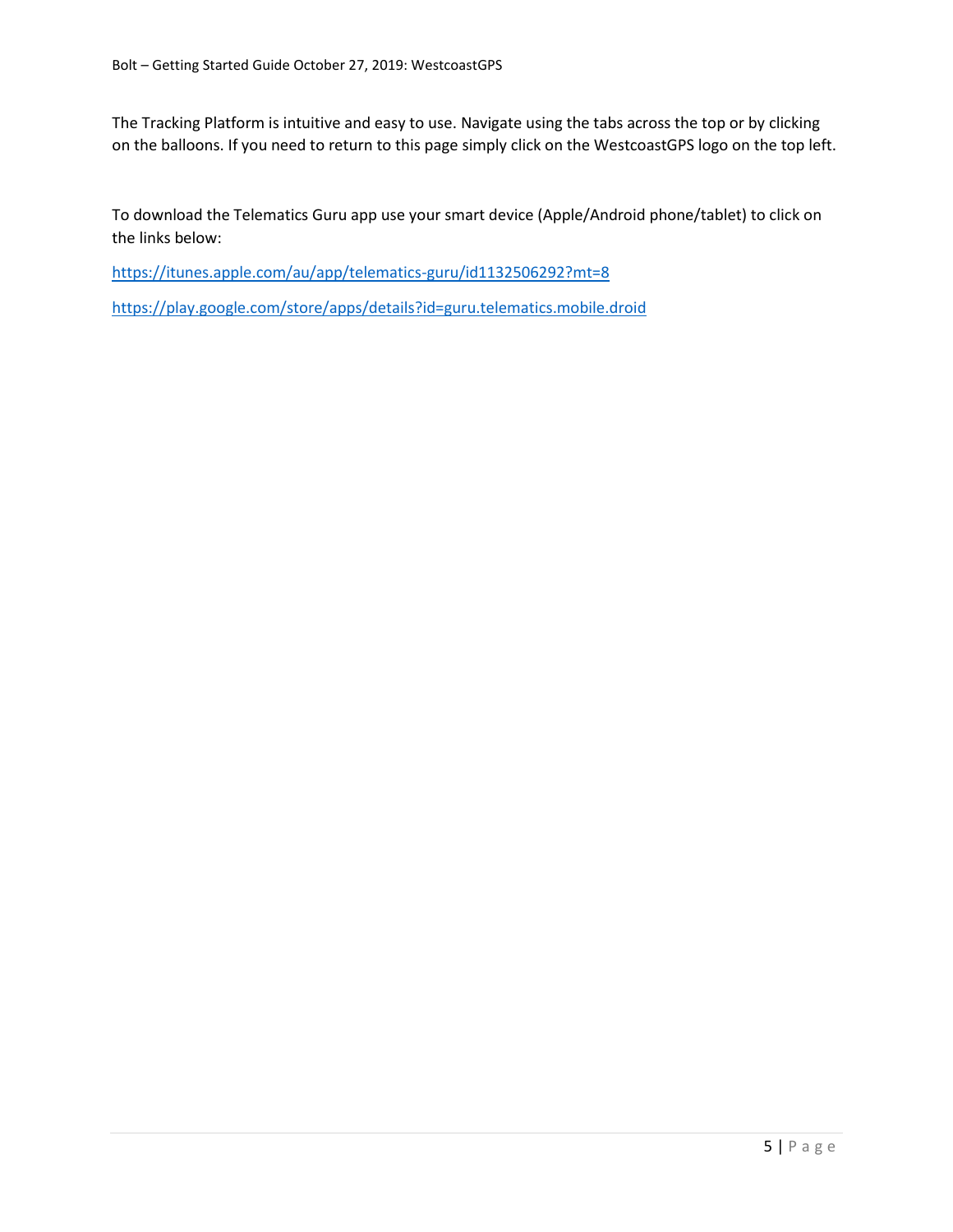# **ADDRESS BOOK**

**Alerts** are an important component of managing your assets and to take advantage of **Alerts** you first have to do a few things, the most important being to set up your address book. Click on the "Address Button" which is circled in blue below:



#### Then click on the "New" button

| Address Book<br>Now<br>$Comment$<br>Name<br>Mobile Number<br><b>Email Address</b> | $\textbf{WestConst}$ GPS $_{\rm{c}}$ |  | + Live © History - M Assets - © Odo/Hours El Reports - LAdmin - |  |  |  |
|-----------------------------------------------------------------------------------|--------------------------------------|--|-----------------------------------------------------------------|--|--|--|
|                                                                                   |                                      |  |                                                                 |  |  |  |
|                                                                                   |                                      |  |                                                                 |  |  |  |
|                                                                                   |                                      |  |                                                                 |  |  |  |

Enter the email addresses you anticipate you will use for ALERTS. You can use whichever email addresses you want for each ALERT that you set up and you choose which emails to use when you create ALERTS.

| ← → C  a Secure   https://westcoastgps.telematics.guru/AddressBook           |                                       |                |
|------------------------------------------------------------------------------|---------------------------------------|----------------|
| WestCoast GPS<br>◆Live © History → M Assets → © Odo/Hours E Reports → LAdmin |                                       | $\times$       |
|                                                                              | Create Address Book Entry             |                |
| <b>Address Book</b>                                                          | Name                                  |                |
| <b>Name</b><br>Comment                                                       | hame                                  | Now            |
|                                                                              | Comment                               |                |
|                                                                              | comment                               |                |
|                                                                              | Email Address(es)                     |                |
|                                                                              | email address                         | Send Test      |
|                                                                              | Mobile Number <sup><sup>O</sup></sup> |                |
|                                                                              | mobile number                         | ◬              |
|                                                                              |                                       |                |
|                                                                              |                                       | Cancel<br>Save |
|                                                                              |                                       |                |
|                                                                              |                                       |                |
|                                                                              |                                       |                |
|                                                                              |                                       |                |
|                                                                              |                                       |                |

Once you have entered your first email address click "Save" and repeat the process until you have all of the email addresses entered. You can go back at any time and add or delete email addresses.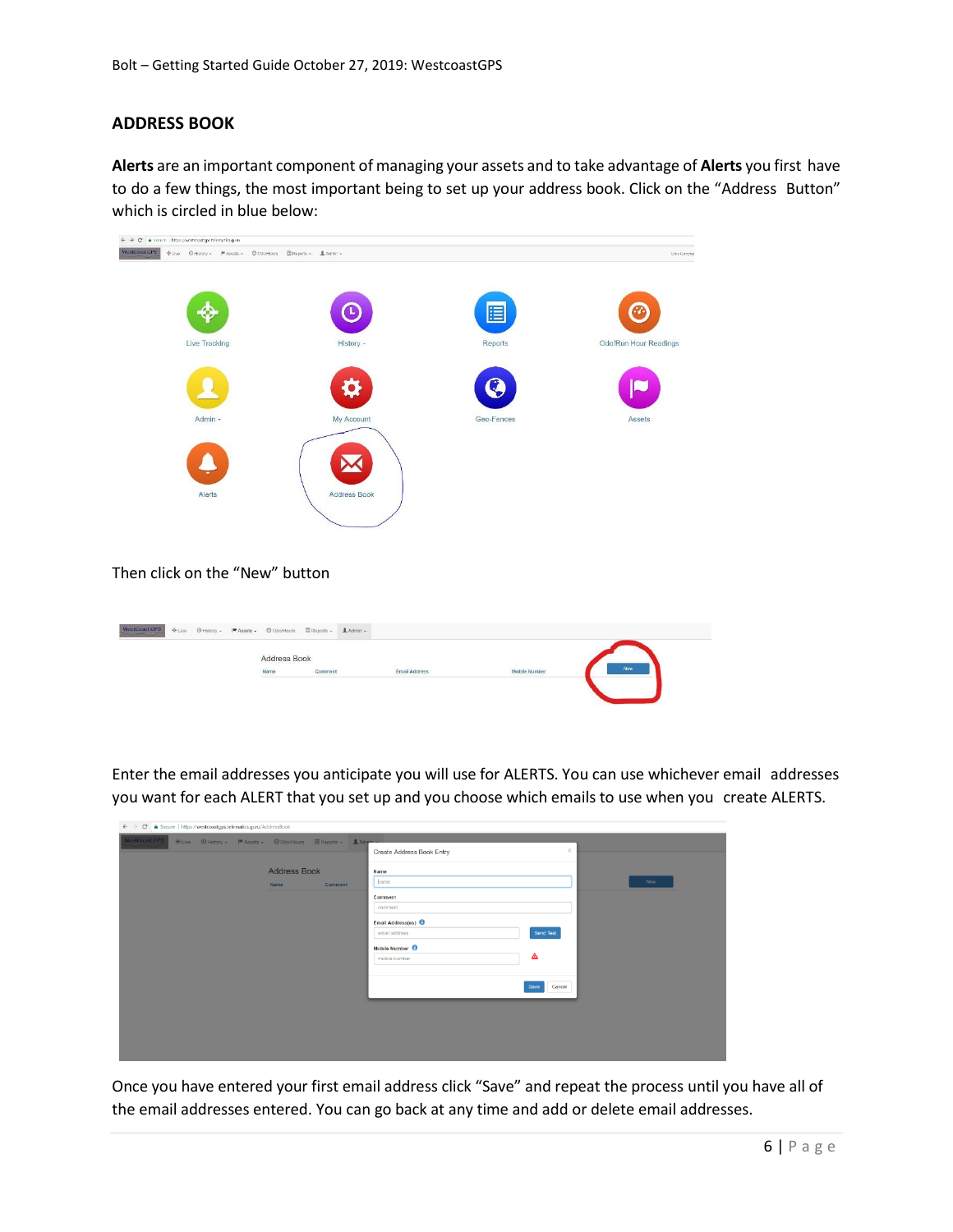### **GEOFENCES**

Setting up a Geo-fence is easy. From the main menu (which you can reach by clicking the WestCoastGPS logo on the top left corner) select Geo-fences as shown below:



Begin typing an address and matching options will appear. Select the correct one as shown:

| Create Geo-Fence              |                                                                         |
|-------------------------------|-------------------------------------------------------------------------|
| Name                          | Bryanst<br>×                                                            |
|                               | Bryanston Sandton, Gauteng, South Africa                                |
| Comment                       | Bryanston Street London, United Kingdom                                 |
|                               | Bryanston Drive Sandton, South Africa                                   |
|                               | Bryanston Square London, United Kingdom                                 |
| <b>Show Advanced Settings</b> | Bryanston East Sandton, Gauteng, South Africa                           |
|                               | powered by Google<br><b>Manazinala</b><br><b>STATISTICS</b><br>Ethinnia |

You can now adjust the zoom level using the plus(+) and (-) functions on the bottom right corner of the map, and once you see the area that you wish to create a zone for, use your cursor to click points outlining the shape, ensuring that your last point meets the first point you created, as show below:

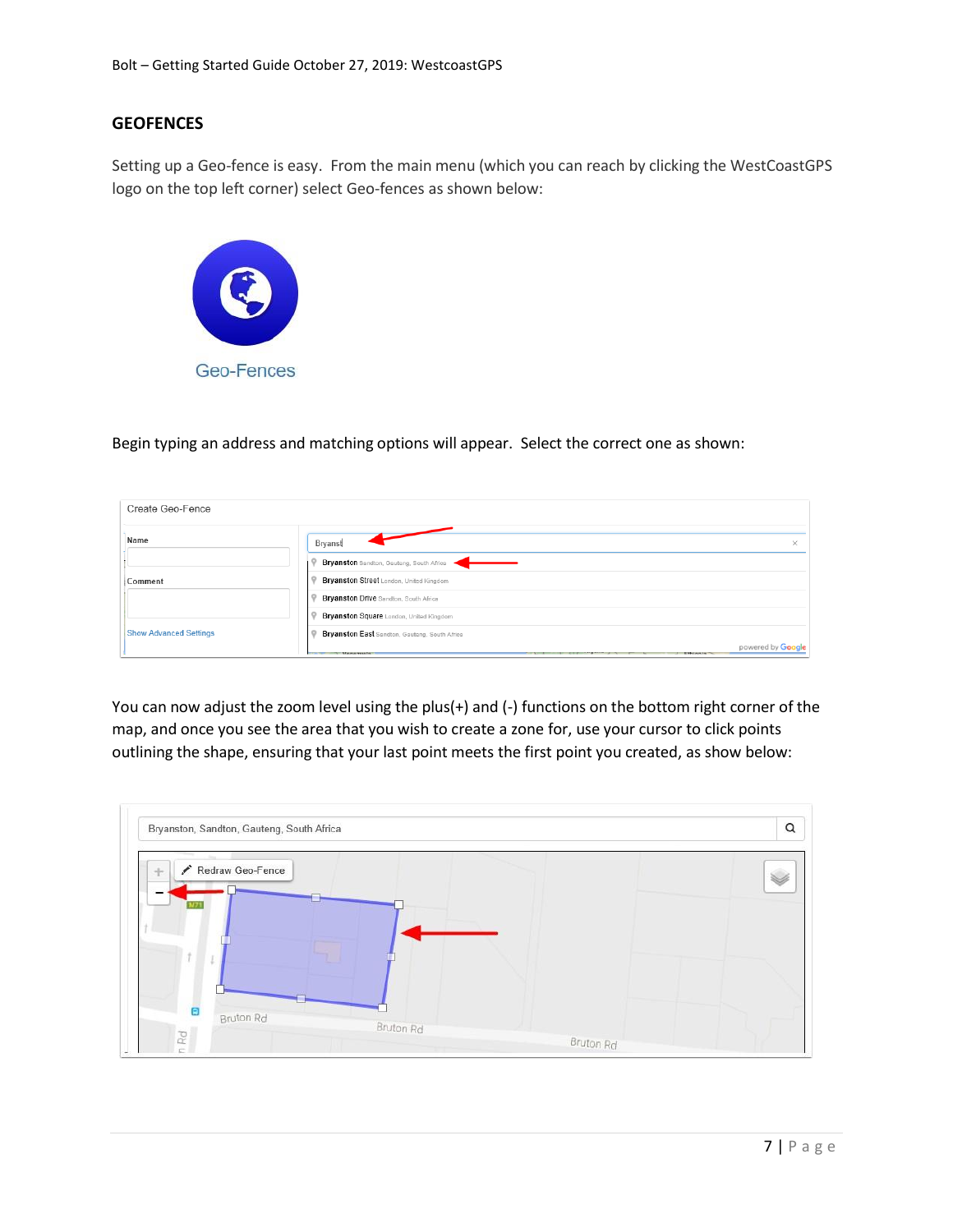Once you have clicked on your starting point the geo-fence shape will appear and you can adjust the shape by dragging any of the nodes shown by arrows below:



Remember that at least three points must be defined to create an area. Be sure to click the starting point to close the shape. A common stumbling block is not completing or closing the area. The Geo Fence will not save until it is closed.

Lastly, name your geo-fence and then click SAVE. The name given to your geo-fence will now appear in all of your trip history and reports.

For advanced options click on Show advanced options.

| Name                                   | R |
|----------------------------------------|---|
| Test                                   |   |
| Comment                                |   |
| Bryanston, Sandton, 2191, South Africa |   |
| <b>Show Advanced Settings</b>          |   |
|                                        |   |

These are the advanced settings:



- 1. Priority: Geo Fences with a Higher priority are shown preference over those with a Lower priority. Where two Geo-Fences overlap with the same priority, the fence with the smallest area will be shown preference.
- 2. Exclude from trip assignment: If selected the Geo-Fence will only be used for setting up location based alerts. It will not be used when looking up trip start and end locations
- 3. Track asset activity in Geo-Fence: If selected, the system will record statistics for the asset activity inside this Geo-Fence.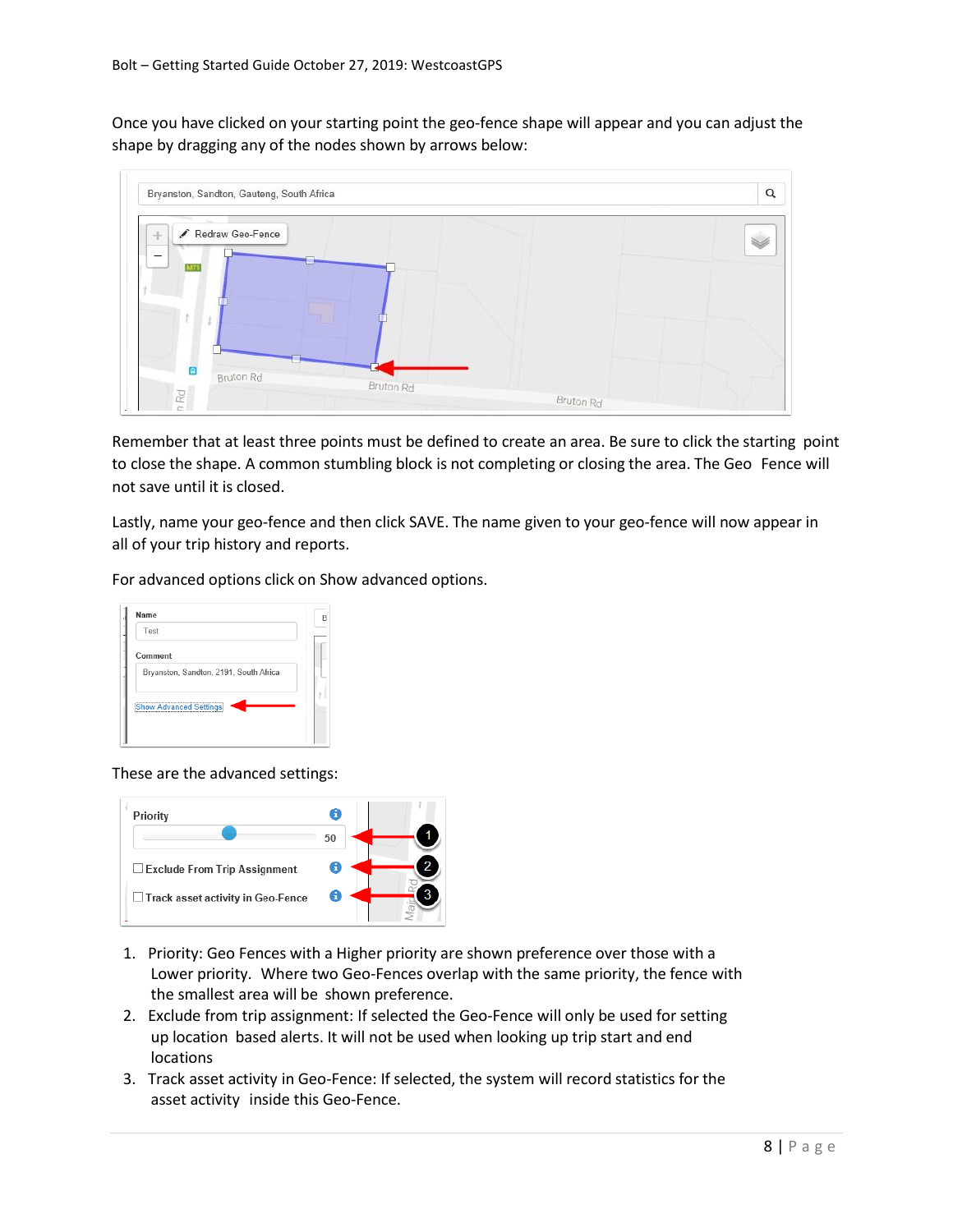# **ALERTS**

Setting up an **Alert** is easy. From the main menu (which you can reach by clicking the WestCoastGPS logo on the top left corner) select **Alerts** as shown below:

| $\mathbf{L}$<br>$\overline{\phantom{0}}$<br><b>Alerts</b> |                                                                     |                                                             |                  |                |
|-----------------------------------------------------------|---------------------------------------------------------------------|-------------------------------------------------------------|------------------|----------------|
| WestCoast GPS<br>$E =$                                    | $\bigcirc$ History $\bullet$ $\qquad \blacksquare$ Assets $\bullet$ | $\blacksquare$ Reports $\blacktriangleright$<br>O Odo/Hours | $A$ Admin $\sim$ |                |
|                                                           | <b>Alert Setup</b>                                                  |                                                             |                  |                |
|                                                           | ← New Alert Wizard                                                  | F New Alert (Advanced)                                      |                  |                |
|                                                           | <b>Name</b>                                                         | <b>Short Message (Start)</b>                                |                  | <b>Enabled</b> |

# Click on "New Alert Wizard"

| <b>Alert Setup</b> | Type of Alert <sup>6</sup><br>After Hours Usage |                |         |            | $\star$        |
|--------------------|-------------------------------------------------|----------------|---------|------------|----------------|
| ← New Alert Wizar  | Day of Week                                     | Between (24hr) |         | And (24hr) |                |
|                    | Everyday                                        | 19:00          | $\odot$ | 06:00      | $\circ$        |
| Name               | Add Additional Time Constraint (OR)             |                |         |            |                |
|                    |                                                 |                |         |            | Cancel<br>Next |

Select the Alert you want to set up:

|                    | $>\,$<br><b>Create Alert Wizard</b>            |  |
|--------------------|------------------------------------------------|--|
| <b>Alert Setup</b> | Type of Alert <sup>O</sup>                     |  |
|                    | After Hours Usage                              |  |
| ← New Alert Wizard |                                                |  |
|                    | After Hours Usage                              |  |
| Name               | Ignition On                                    |  |
|                    | Movement Detected                              |  |
|                    | Panic / Duress Button Pressed                  |  |
|                    | Accident / Rollover Detected                   |  |
|                    | Speeding (Once per trip)                       |  |
|                    | External Power Removed                         |  |
|                    | Low Device Backup Battery Voltage              |  |
|                    | Low External Voltage (Vehicle Battery Voltage) |  |
|                    | Geo Fence Alert                                |  |
|                    | Remora Low Battery                             |  |
|                    |                                                |  |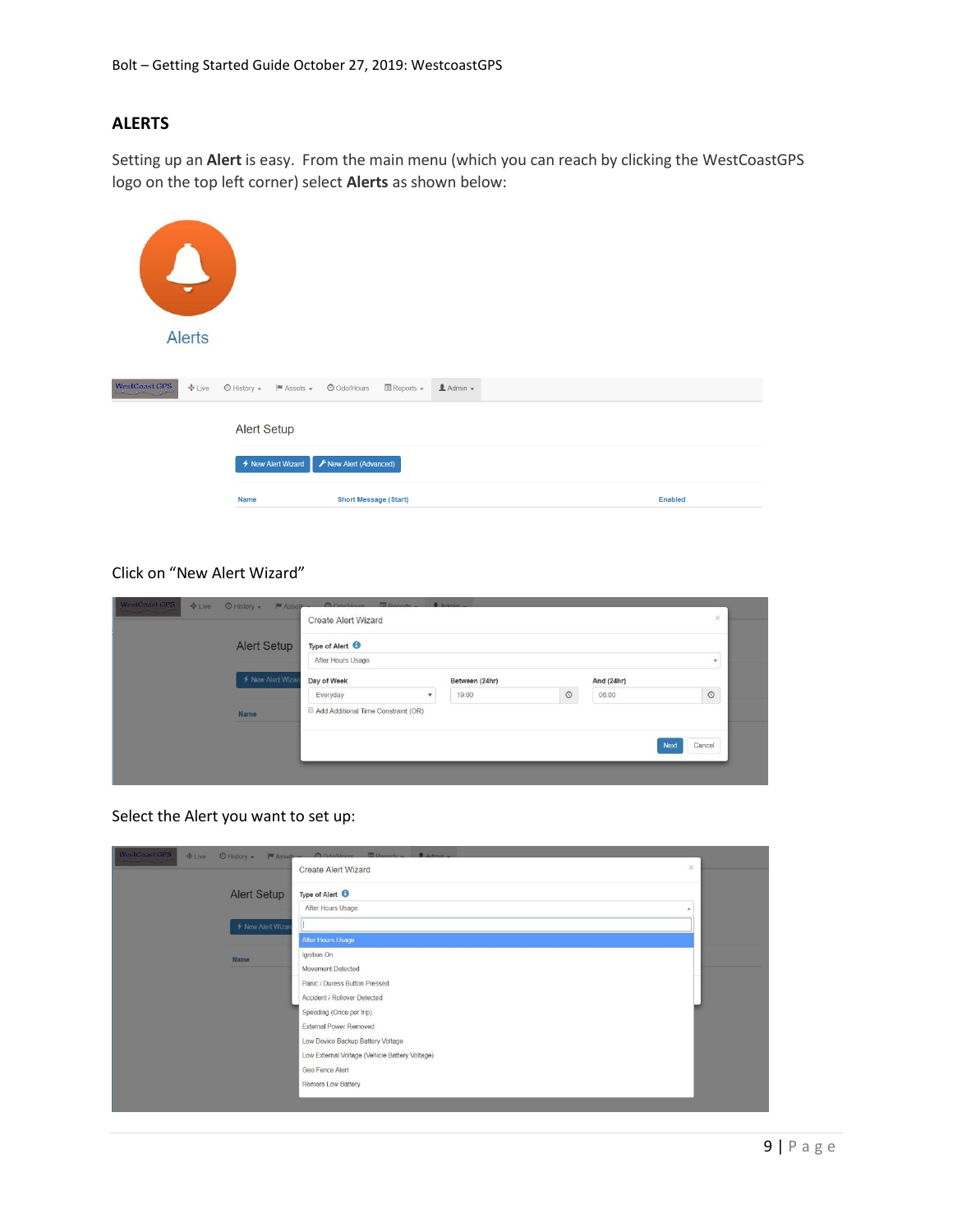Follow the prompts to set up which asset (device) you want to use for the **Alert** – in this case the **Bolt** and the email address or addresses you want the **Alert** to be sent to.

#### **ASSET NAME/DESCRIPTION**

You can edit the name of your asset by navigating to the Asset – Manage Assets (circled in red) page and clicking on the Asset name in blue (circled in red)as per the image below:

| WESTCOAST <sup>V</sup> |                                   |                                                               | ◆Live ⊙History →  甲Assets → ⊙OdoHours □Reports → LAdmin → |             |               |                |            |              |               |                        | <b>C</b> Account |
|------------------------|-----------------------------------|---------------------------------------------------------------|-----------------------------------------------------------|-------------|---------------|----------------|------------|--------------|---------------|------------------------|------------------|
| Search                 |                                   | Manage Assets<br><b>ENGINEER AND DESCRIPTION</b><br>Telemetry | Assign Asset to Dept.                                     |             |               |                |            |              |               |                        |                  |
| E Aspets (1)           |                                   | IO Telemetry                                                  | Code                                                      | Device Type | Device Serial | Last Connected | Department | Est Odometer | Est Run Hours |                        |                  |
| Seadoo                 | $\triangleq$ <sup>O</sup> Vehicle |                                                               |                                                           | Oyster      | 133106        | 1 day, 17 hrs. |            | 2444.3 km    | 37.9 hrs      | $\ddot{\circ}$<br>____ |                  |
|                        |                                   |                                                               |                                                           |             |               |                |            |              |               |                        |                  |

The pop up window below will appear:

| <b>Edit Asset</b>                  |                   |       |        |                |             |                         |            | $\times$ |
|------------------------------------|-------------------|-------|--------|----------------|-------------|-------------------------|------------|----------|
| General                            | Info              | Photo | Alerts | <b>Drivers</b> |             |                         |            |          |
| <b>Name</b>                        |                   |       |        |                |             |                         |            |          |
| Seadoo                             |                   |       |        |                |             |                         |            |          |
| <b>Description</b> (optional)      |                   |       |        |                |             |                         |            |          |
|                                    | asset description |       |        |                |             |                         |            |          |
| <b>Asset Type</b>                  |                   |       |        |                |             |                         |            |          |
| Vehicle                            |                   |       |        |                |             | $\overline{\mathbf{v}}$ | <b>New</b> |          |
| Department                         |                   |       |        |                |             |                         |            |          |
| None                               |                   |       |        |                |             | $\overline{\mathbf{v}}$ | <b>New</b> |          |
| Device Serial <sup>6</sup>         |                   |       |        |                | Device Type |                         |            |          |
| 133105                             |                   |       |        |                | Oyster      |                         |            |          |
| Asset Code (optional) <sup>6</sup> |                   |       |        |                |             |                         |            |          |
| asset code                         |                   |       |        |                |             |                         |            |          |
| <b><i>■</i></b> Enabled            |                   |       |        |                |             |                         |            |          |
|                                    |                   |       |        |                |             |                         |            |          |
|                                    |                   |       |        |                |             |                         | Save       | Cancel   |

Under the "General" tab you can change the name of the Asset and add a Description. Under the "Info" tab there is other data you can enter: